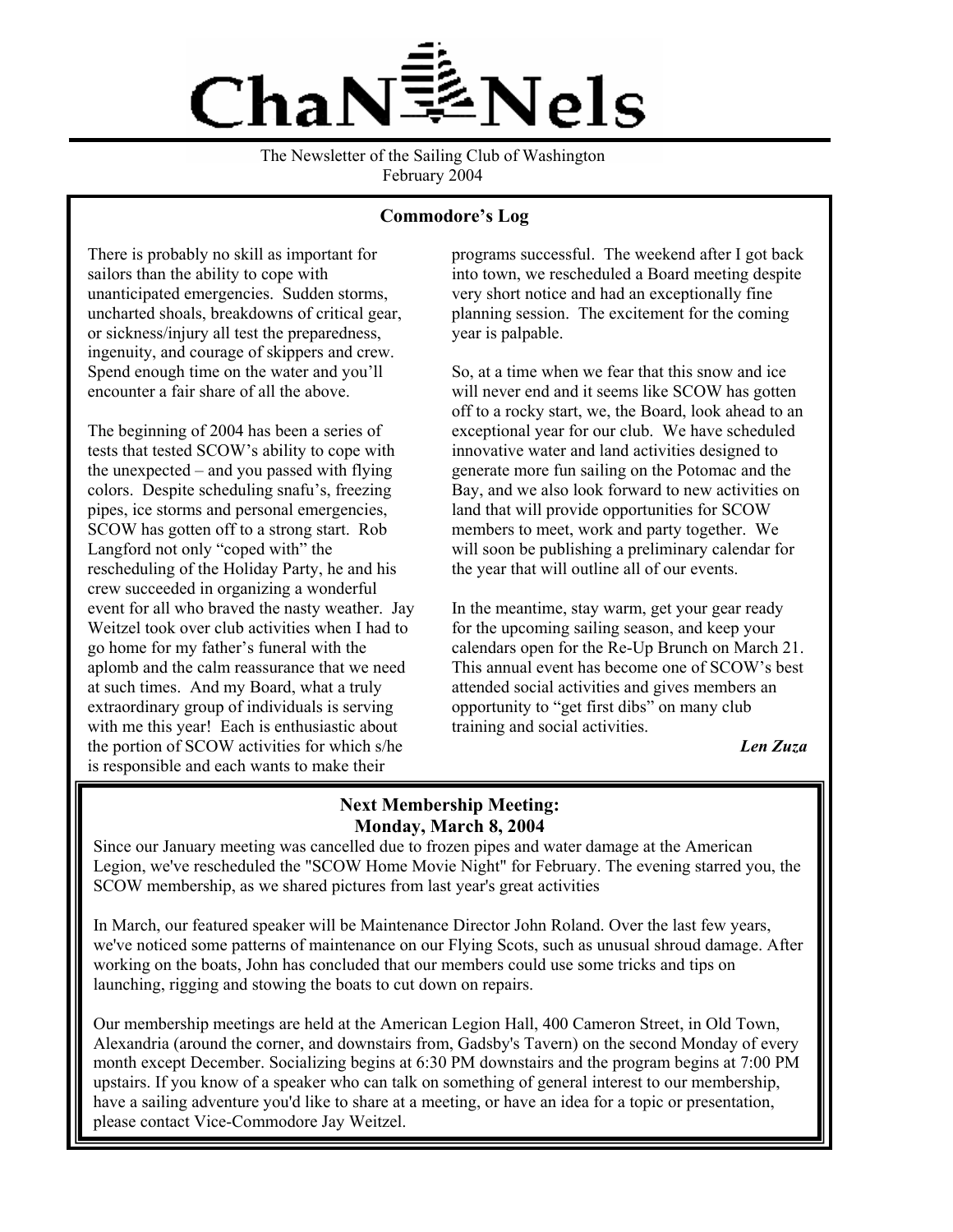## **SCOW Social News** Gerri Hanna

# **Holiday Raft-Up**

The Holiday Raft-Up was a tremendous success and a great get-together for all SCOW members and their guests who braved the cold, cruel night on Sunday, January 18. But don't dismay, those sailors that missed this party will have another opportunity to mingle and socialize at our next event so:

#### **SAVE THE DATE! RE UP Brunch**

Sunday, March 21, 2004 10:00 am - 2:00 pm The Colonies 7700 Provincial Drive McLean, VA 22102

This is the traditional event to renew old friendships and your SCOW membership, including the opportunity to register for a number of SCOW summer events and classes. Board members will be there to answer your questions about training classes, racing, and participating on a number of SCOW committees. Help increase our SCOW membership and bring along that friend who may interested in sailing---we are always looking for new "crew."

# **Social No-Sails**

Meet us at Mango Mike's [\(www.mangomikes.com,](http://www.mangomikes.com/) 4580 Duke Street, Alexandria, VA) every Thursday night "sometime" between 6:00 p.m. and 9:00 p.m. either at the bar or the Banana Lounge for afterwork Happy Hours and/or dinner.

# **Call for Volunteers**

I am always looking for volunteers, so give me a call---it's a great way to meet new friends and attend SCOW events. (We don't work THAT hard!)



## **Sailing Legend & Lore: Sailors' Valentines**

Sailors' Valentines, a shell art form originating in the early 19th century, are characterized by wooden shadowbox frames – always octagonal – in which seashells of varying shapes, sizes and colors are used to create works of art. Romantic phrases,



*A Sailor's Valentine (www.seashell.com)*

such as "Forget Me Not" and "Remember Me" are often included in the artwork. Two legends are associated with Sailors' Valentines. The first proposes that the pieces were first created by sailors who collected shells during their voyages and crafted the valentines to pass away the time at sea. The second theory (and one held by museums and antiquarians) is that Sailors' Valentines were first seen on the ports of Barbados and other Caribbean areas, as enterprising island women sold to New England whalers, who would then present the works of art to loved ones upon their return home. This shell art form disappeared in the late 19th century when the Caribbean islands ceased to be ports of call for the once hundreds of whaling ships who anchored there. Today, shell crafters believe that the art form has undergone a recent revival; original antique Sailors' Valentines found today are considered highly valuable. For more information visit

### <http://www.shellmuseum.org/>

*Thank you to Genie Williford for contributing to this article.* 

ChaNENels

can also be read at: [www.scow.org](http://www.scow.org/). Submit articles to

[channels@scow.org](mailto:channels@scow.org)

person at the January meeting. by one week after the monthly meeting. Use any means, but email is preferred. If you would like a copy of the 2004 ChaNNels editorial calendar, please request via e[mail to channels@sco](mailto:channels@scow.org)w.org or in-*Lisbeth Lyons, Editor Chris Chubb, Layout Editor Monika O'Connor, Mailing Lists*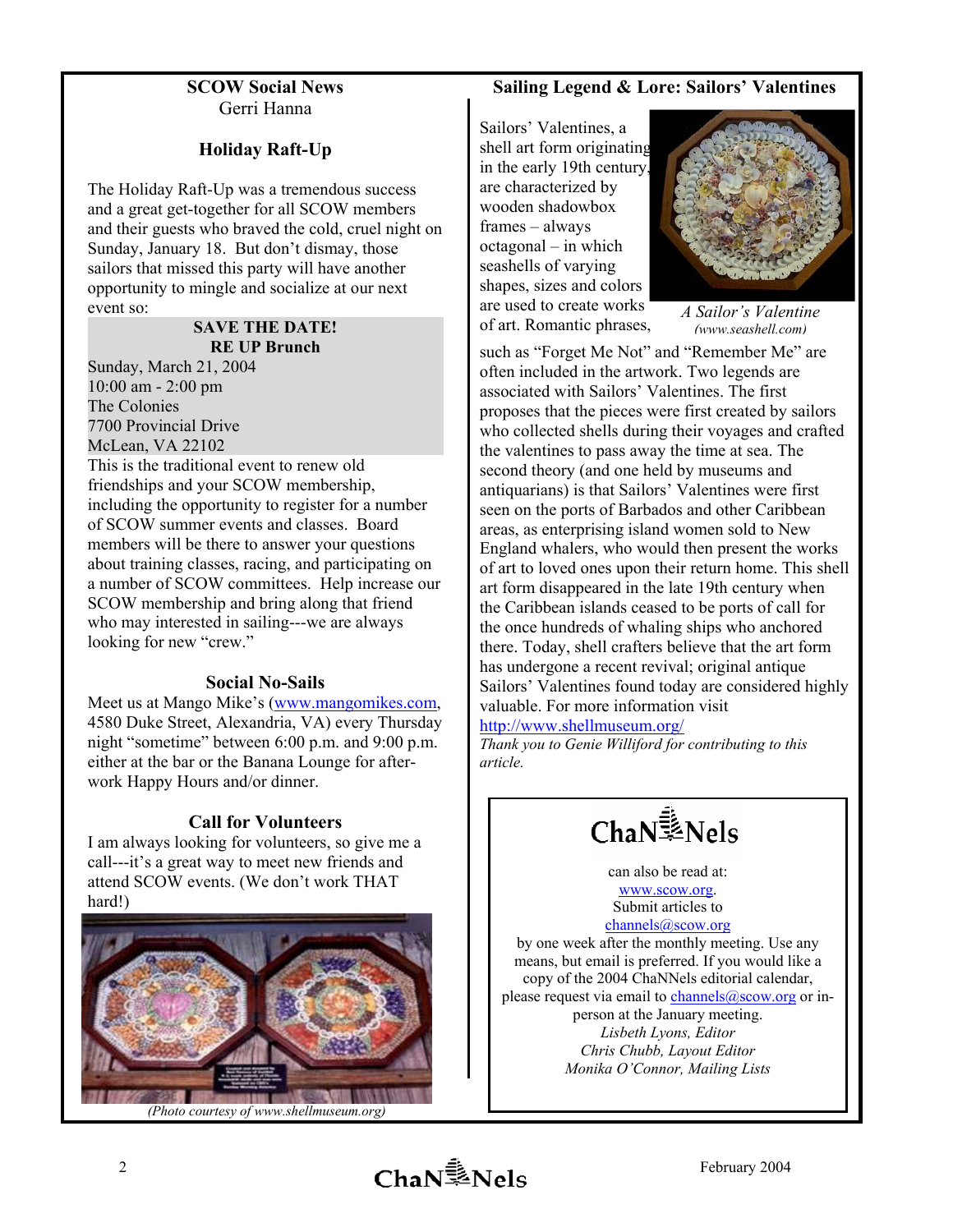## **Racing News**  Genie Williford

As I write this, I am in the midst of recruiting SCOW members and friends to take part in a Caribbean regatta, the Heineken in Sint Maarten [\(www.heinekenregatta.com\)](http://www.heinekenregatta.com/), during the first week of March. If you are not able to come on board this "Escape the DC - Dreaded Cold" racing activity for 2004, perhaps you will consider it for next year.

I am very interested in hearing from you about your interests in SCOW racing activities for this year. We really want to winch things up a little in 2004!

Some suggestions heard thus far involve preparing one of our Flying Scots for interested members to take to the West River Flying Scot Fleet 97 races. Also, there is an idea brewing in this coordinator's head for attempting, if there is interest among you, to host a PFD (Pure Fun Dinghy) Regatta for those who own dinghies but don't have a fleet to race with, or who want to join in a race just for the fun of it in addition to their usual sailing activities. Offering just one start for all classes equals pandemonium, but so much fun!



We plan to have more racing seminars this year and continue our Tuesday night participation in DI-SC races for the cruisers, as well as our own Flying Scot races in the lagoon. For those of you interested in racing the cruisers, there will again be a lottery this year for those slots. We will also go back to an old tradition of asking skippers and crew who race Rebecca and Psycho to commit to doing an RC for the Flying Scot races at least once during the season. Other racing regatta activities planned include our Spring Tune-Up Regatta, as well as our long standing participation in the Leukemia and President's Cup regattas.

Spring is coming sooner than you think, and we want to get out there to have some competitive fun as soon as the weather makes it possible. If you are willing to serve on a committee to help plan and execute race activities and racing seminars, please email  $r_{\text{acc}}(\cos \omega \cdot \cos n)$ . I believe that we can do a lot to make our racing activities more exciting and fun for all who are interested, but I need your help to make these things happen. Let's make 2004 the year to remember for SCOW racing and club fun!

# **Talk Like A Sailor**

No, not *those* words! We mean the G-rated version: a vocabulary of sea terms. Each month, complements of Vice Commodore Jay Weitzel, we'll share the origin and meaning of a nautical term taken from "Origins of Sea Terms," written by John G. Rogers and published by the Mystic Seaport Museum.

> Talk Like a Sailor in…February *"Genoa"*

A genoa is a large, overlapping jib on a sail boat, originally popularized by a Swedish racing skipper, Sven Salen. The genoa (also known by the nickname "jennie") made its first appearance in the United States in 1927. The name was inspired by the large jibs used in the region of Genoa, Italy. So, the next time you're on a boat and the skipper tells you to go below and get the jennie, you'll know that he means to grab the large jib.

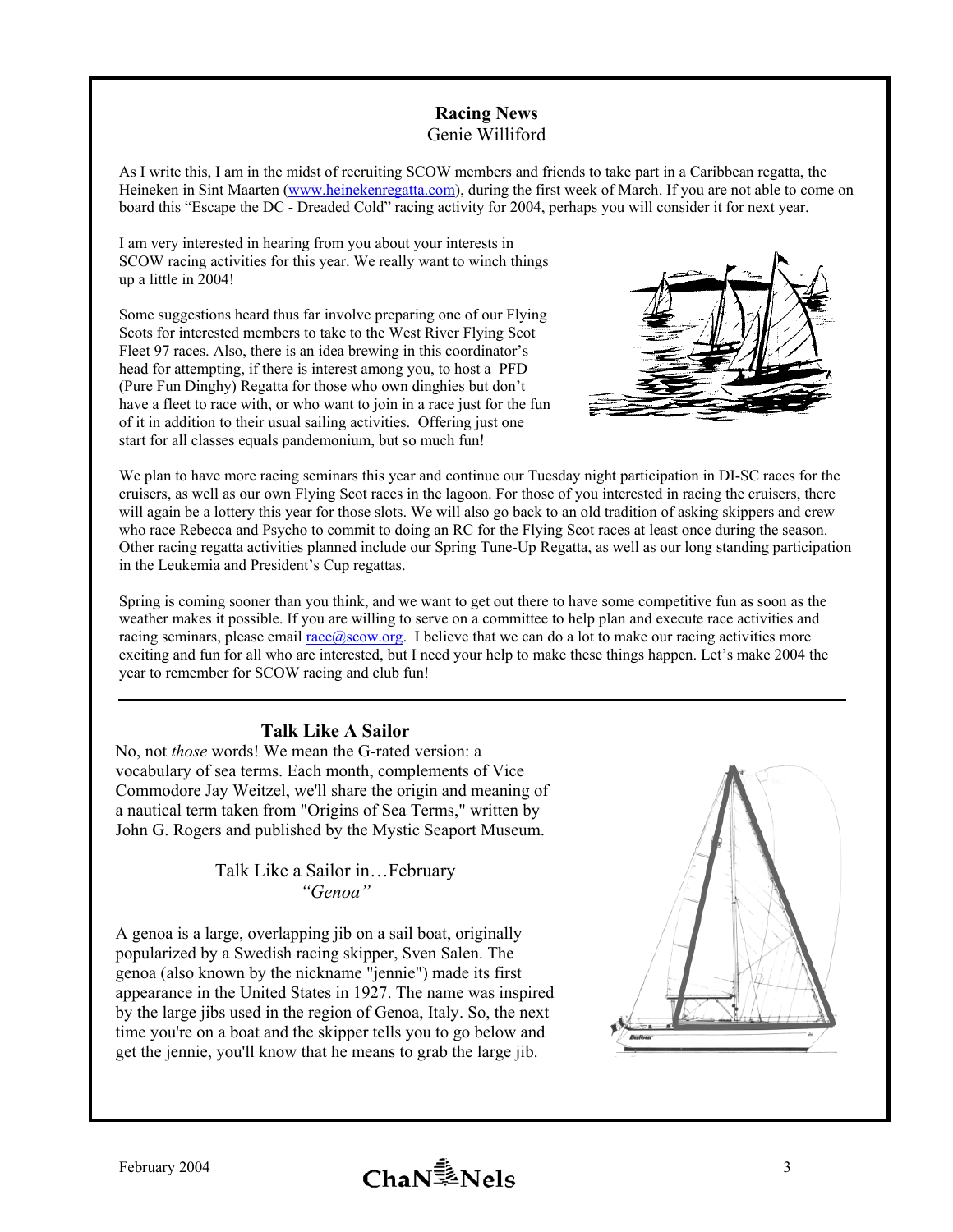# **A Sailor's Bookshelf**

Valentine's Day is right around the corner, and romance is in the air! This month, "A Sailor's Bookshelf" features titles that explore in various ways our love affair with sailing, especially on our native Chesapeake Bay and Potomac River waters. So grab a heart-shaped box of chocolates and cuddle up with one of our great picks!

**Chesapeake**, by *James Michener*. This classic Michener novel in the historical fiction genre features Maryland's Eastern Shore as its central setting. Against this backdrop, stories surrounding a colorful host of founding Americans – blueblooded families, politicians, slaves, abolitionists, pirates, planters and others – are told. The 1000+ pages will help you wait out the end-of-winter freeze.





**Chesapeake Blue**, by *Nora Roberts*. The literary equivalent of a "chick flick," this novel did reach #1 on the New York Times bestsellers list. Released in paperback last month, the novel is the fourth in a series that follows the fictional Quinn family through its trials and tribulations of life on the Bay. "Mind candy" with no calories – enjoy!

**Waterwoman**, by *Lenore Hart*. Called "a beautiful debut" by the Baltimore Sun, this novel set in the early 1900s offers a fascinating glimpse into the lives of the "watermen" who lived on small, isolated islands along Virginia's southern coast. The story focuses on the lives of two unique sisters, one of whom follows in her father's footsteps to earn the family's living on the water. Read this book and you're guaranteed to want to chart a course to this scenic region.





**Dragged Aboard**, by *Don Casey*. Is your sweetie more "turf" than "surf"? If so, this work of non-fiction, aptly subtitled "A Guide for the Reluctant Mate," may be for you. The book discusses the joyful highs and realistic lows (realistic highs and joyful lows?!) of long-term cruising in a humorous yet sensitive way. Consider it Dr. Phil for the cruising couple!

**"Meet Me in Margaritaville: The Ultimate Collection,"** by *Jimmy Buffet*. For those who prefer to celebrate their love of the sailing life by cranking up stereos rather than plowing through novels, this two-disc collection is a excellent choice. Released in April 2003, it includes the expected "greatest hits" – a few with new twists – as well as a couple of brand-new songs. It's sure to put both heart and mind in the sunny island spirit!



*(Photos courtesy of www barnesandnoble.com)*

Prepping for the upcoming SCOW season by reading a good sailing-related book? Share your review in an upcoming "A Sailor's Bookshelf"! E-mail your review or recommendations to *[channels@scow.org](mailto:channels@scow.org)*.

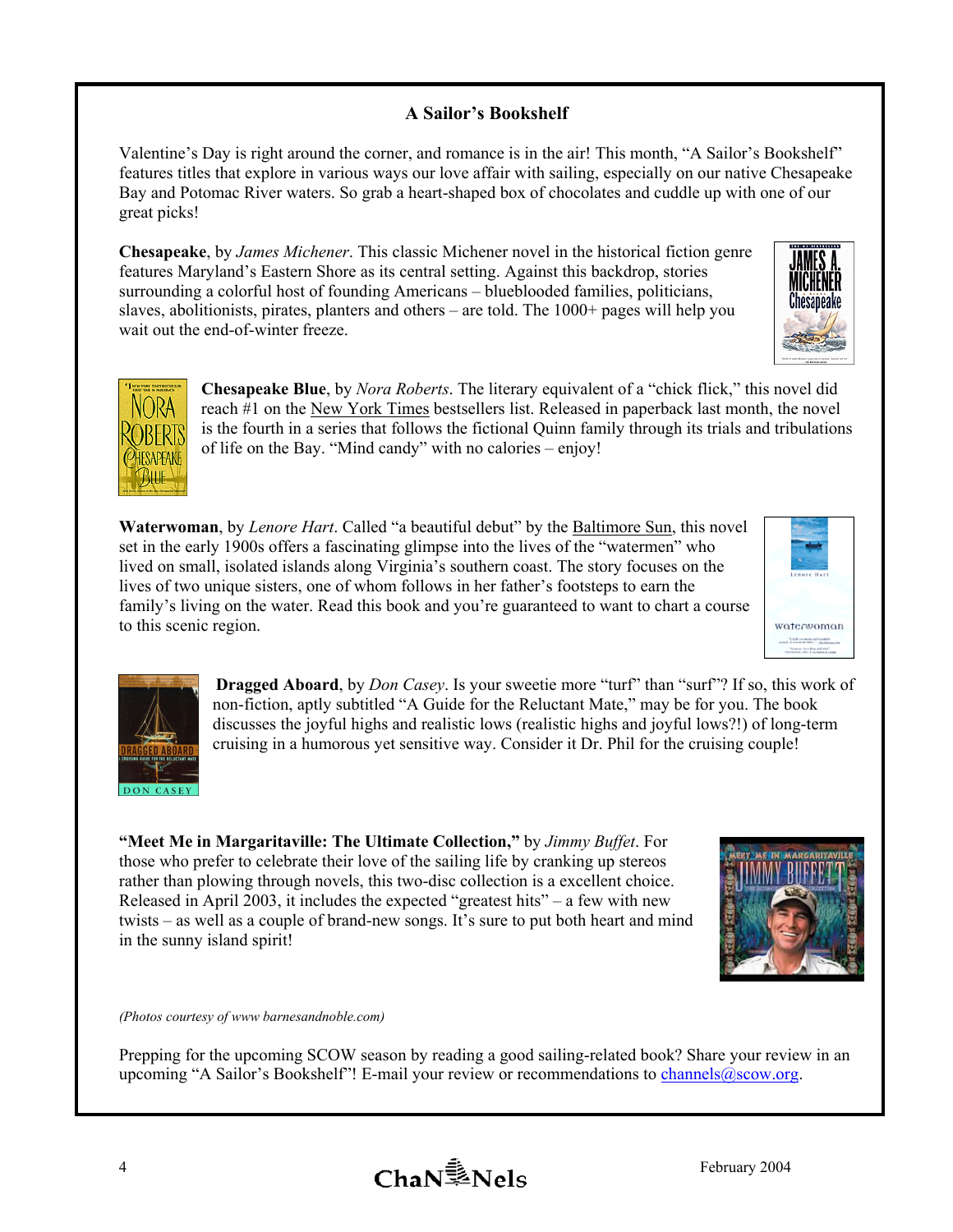# **SCOW Photo Gallery**

At the Raft Up, a good time was had by all. We have the pictures to prove it!





Jan and Len



Jane Farthing and Dale Eager Spirited."



Sometimes the discussions got a little

# **The Sailing Gourmet**

During this month of decadent desserts, The Sailing Gourmet offers an easy-to-prepare-on-board recipe for everyone's favorite Floridian sweet treat: (Easy) Key Lime Pie. Bon Appetit!

**Easy Key Lime Pie** *(Source: www.sailboatowners.com)* It truly doesn't get any easier than this! **Ingredients**: 1 cup Lime Juice 1 cup Eagle Brand condensed milk 12 ounces Cool Whip 1 Graham Cracker pie crust **Directions:**  Blend first three ingredients and pour into pie crust. Chill. Garnish with slices of lime.